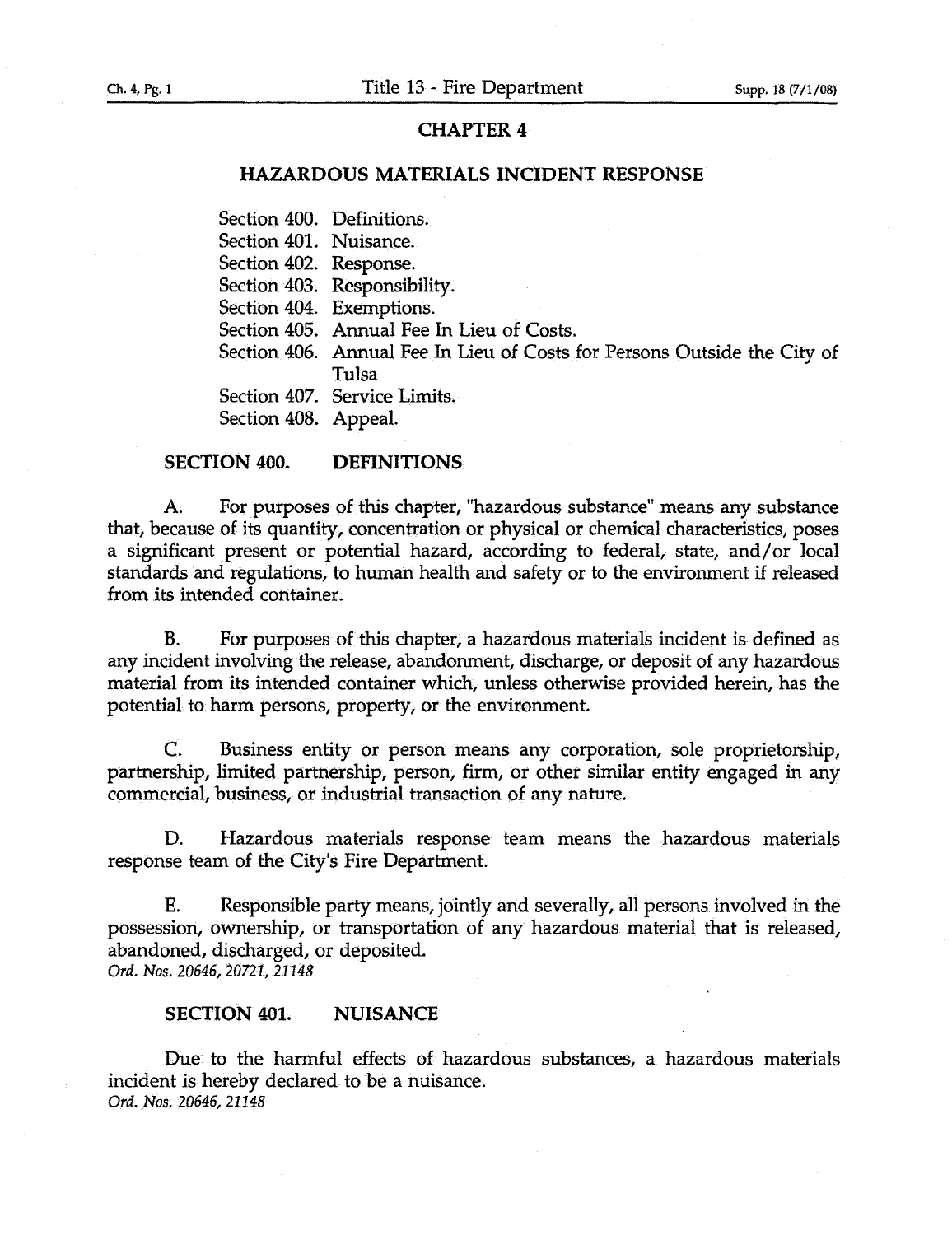### Ch. 4, Pg. 2

#### SECTION 402. RESPONSE

The Mayor, or his designee, is authorized to respond in such manner as he deems appropriate, but shall not be obligated by any provision of this chapter to respond, to any hazardous materials incident within or outside the City of Tulsa in order to mitigate the effects of any hazardous substance or waste unlawfully, accidentally, or negligently released, abandoned, discharged, or deposited.

*C>rd. 1Vos. 20646,21148*

### SECTION 403. RESPONSIBILITY

A. Any of the following described persons shall be liable to the City for the payment of costs incurred by the City as provided herein:

1. The person or persons whose accidental, negligent, or willful act or omission proximately caused such release, abandonment, discharge, or deposit; or

2. The person or persons who owned or had. custody or control of the hazardous substance or waste at the time of such release, abandonment, discharge, or deposit without regard to fault or proximate cause; or

3. The person or persons who owned or had custody or control of the container that held such hazardous waste or substance at the time or immediately prior to such release, abandonment, discharge, or deposit without regard to faultor proximate cause.

B. The costs for responding to a hazardous materials incident by the City shall be computed as follows:

1. For response at a hazardous materials incident, when the response team expends. resources to mitigate an incident, the rate shall be One Thousand Eight Hundred Dollars (\$1,800.00) per hour or any portion thereof; and

2. The actual costs of equipment, supplies, materials consumed in the response to the hazardous materials incident, and any contract labor utilized in the mitigation efforts. *C>rd. 1Vos. 20646, 41148*

### SECTION 404. EXEMPTIONS

A. Notwithstanding any other provision of this chapter, any individual who constitutes a responsible party as defined in Section 400 shall not be required to pay charges authorized under Subsection 403.B for the release, abandonment, discharge, or deposit of any hazardous material if any one of the following conditions is met: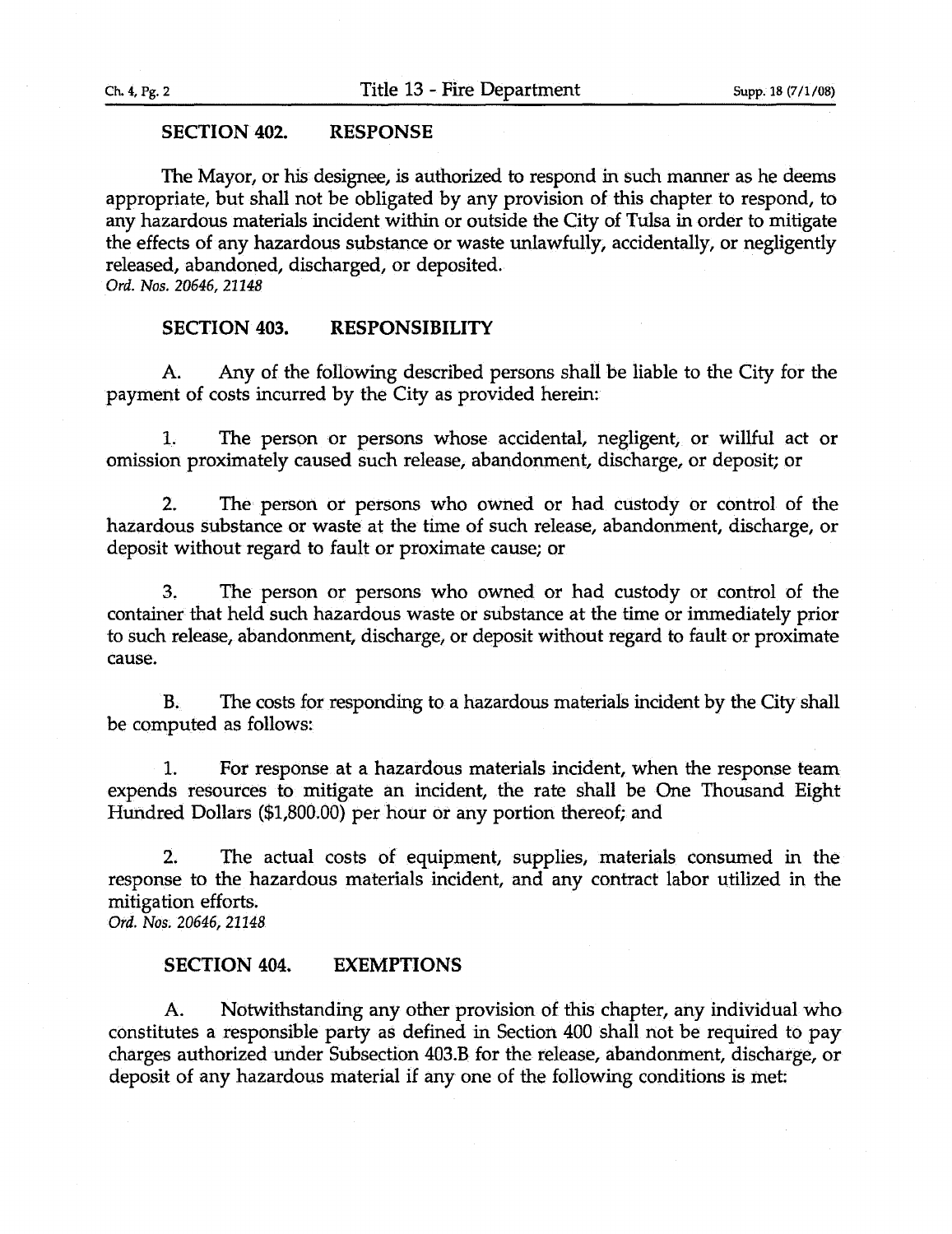1. The individual otherwise responsible or liable for the hazardous materials incident is not involved in the possession, ownership, or transportation of the hazardous materials as the employee, agent, or servant of any business entity or person; or

2. The individual involved in the lawful possession, ownership, or transportation of the hazardous materials released, abandoned, discharged, or deposited is involved solely for private, noncommercial purposes related to the individual's own residential property, real property, or private personal property, and the individual receives or is to receive no compensation for any services involving the hazardous materials, provided the hazardous materials possessed, owned, or being transported by the individual are in forms, quantities, and containers ordinarily and lawfully available for sale as consumer products to members of the general public.

3. The hazardous material giving rise to the hazardous materials incident was used for the sole purpose of providing power to the vehicle involved in the incident.

B. The Mayor and his designee may by contract enter into mutual aid agreements for hazardous materials response services with various persons. No charge shall apply where a contract calls for reciprocal service or supplies without charge.

C. None of these exemptions apply if the hazardous materials incident is caused by an act which would constitute a felony, independent of any charge arising from the release, abandonment, discharge, or deposit of the hazardous materials. *Ord. Nos.20646, 20721, 21148*

**SECTION** 405. **ANNUAL** FEE **IN LIEU OF COSTS**

Any entity or person whose principle place of business is within the city limits of Tulsa, may pay an annual fee calculated as set forth hereafter. The fee shall be due on March 1 of each year.

If this fee is paid and is current before a response is made to any hazardous materials incident, the entity or person shall be exempt from any charges pursuant to Section 403.

This fee-in-lieu exemption shall not apply to a hazardous materials incident resulting from an intentional act.

A. For businesses according to the number of employees at each fixed facility, the fee per facility shall be:

| $1 - 5$ employees $\ldots \ldots \ldots \ldots \ldots \ldots \ldots \ldots \ldots \ldots \qquad 100.00$ |  |
|---------------------------------------------------------------------------------------------------------|--|
|                                                                                                         |  |
| More than 10 employees $\ldots \ldots \ldots \ldots \ldots \ldots \ldots \ldots$ \$ 500.00              |  |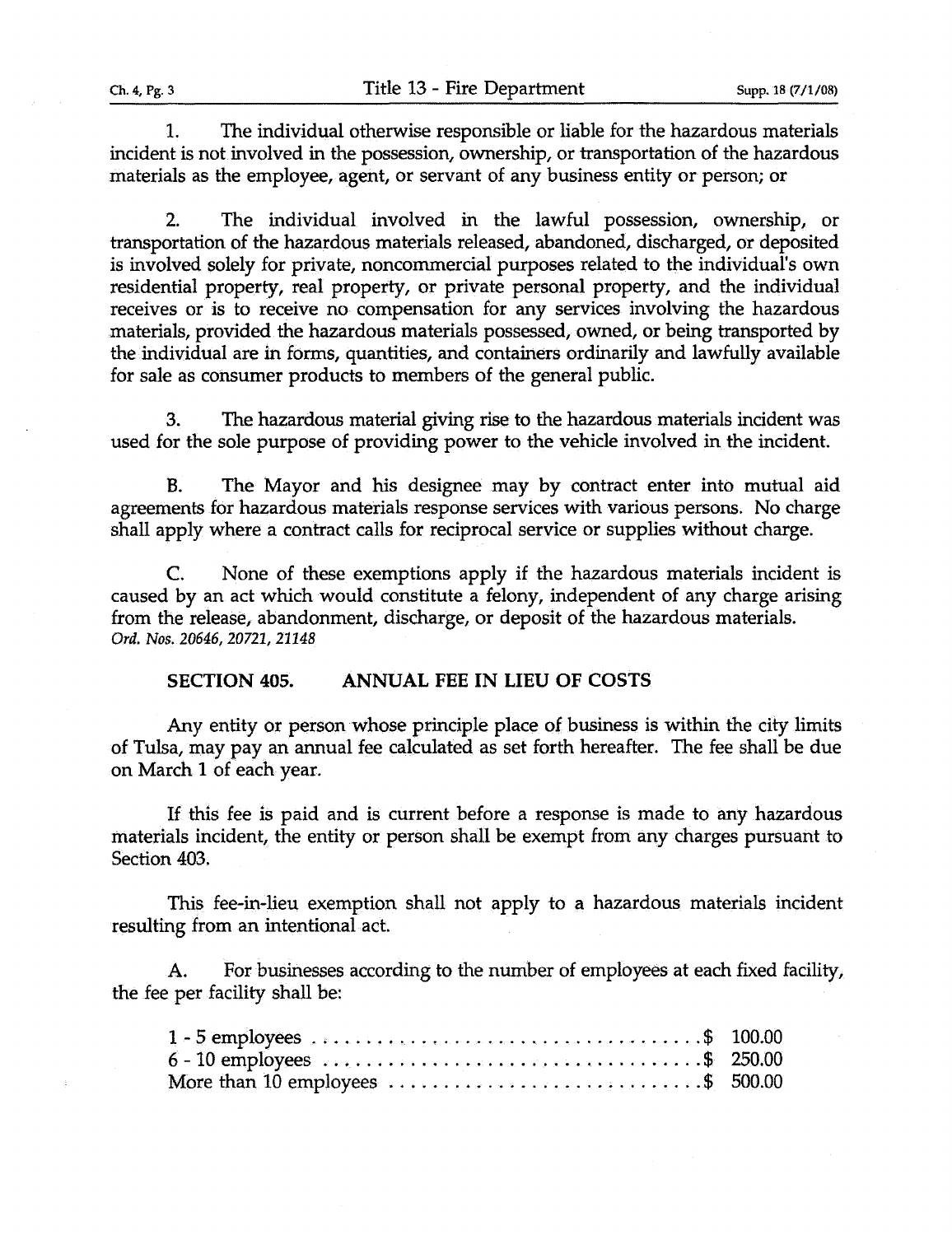B. For trucking firms, a fee, in addition to the appropriate fee for fixed facilities set out in Subsection A, above, shall be required according to the number of trucks operated as follows:

| More than 10 trucks $\ldots \ldots \ldots \ldots \ldots \ldots \ldots$ |  |  |  |  |  |  |  |  |  |  |  |  |  |
|------------------------------------------------------------------------|--|--|--|--|--|--|--|--|--|--|--|--|--|

C. For railroad companies, a fee, in addition to the appropriate contribution for fixed facilities set out in Subsection A, above, shall be required as follows:

For each railroad company  $\ldots \ldots \ldots \ldots \ldots \ldots \ldots$  5 500.00

D. For pipeline companies, a fee, in addition to the appropriate fee for fixed facilities set out in Subsection A, above, shall be required as follows:

For each pipeline company  $\ldots$   $\ldots$   $\ldots$   $\ldots$   $\ldots$   $\ldots$   $\ldots$   $\ldots$  500.00

E; For barge companies, a fee, in addition to the appropriate fee for fixed facilities set out in Subsection A, above, shall be required according to the number of barges utilized as follows:

F. No single business entity or person shall be required to pay more than Five Thousand Dollars (\$5,000.00) per year as a fee in lieu of costs.

G. For any other business, entity, or person, an annual fee of Twenty-five Dollars (\$25.00). *Ord. Nos. 20646, 20712, 21148*

SECTION 406. ANNUAL FEE IN LIEU OF COSTS FOR PERSONS OUTSIDE THE CITY OF TULSA

Any entity or person whose principle place of business is outside the city limits of Tulsa, may pay an annual fee calculated as set forth hereafter. The fee shall be due on March 1 of each year.

If this fee is paid and is current before a response is made to any hazardous materials incident, the entity or person shall be exempt from any charges pursuant to Section 403.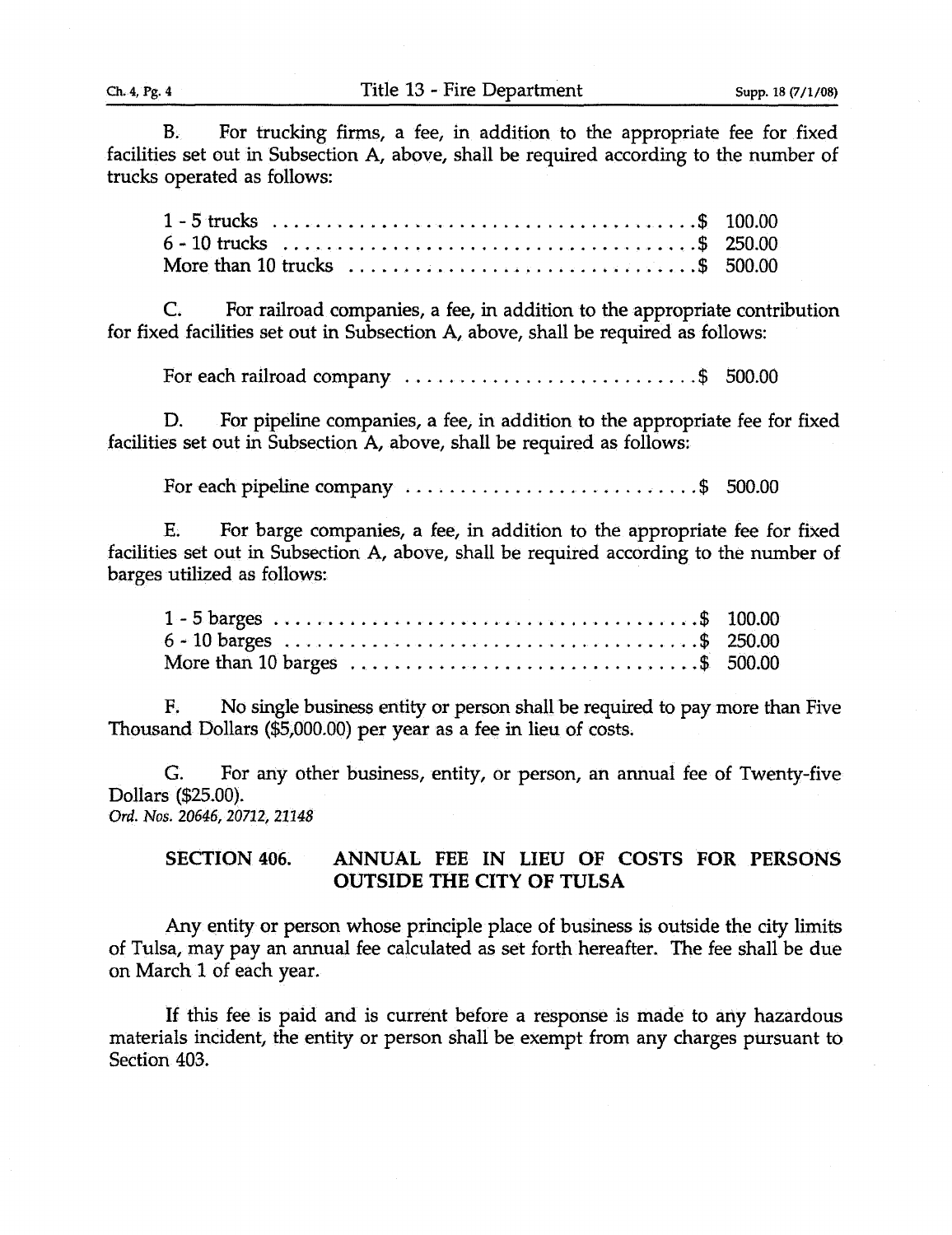This fee-in-lieu exemption shall not apply to a hazardous materials incident resulting from an intentional act.

A. For businesses according to the number of employees at each fixed facility, the fee per facility shall be:

| More than 10 employees $\ldots$ , $\ldots$ , $\ldots$ , $\ldots$ , $\ldots$ , $\$1,000.00$ |  |
|--------------------------------------------------------------------------------------------|--|

B. For trucking firms, a fee, in addition to the appropriate fee for fixed facilities set out in Subsection A, above, shall be required according to the number of trucks operated as follows:

| 6 - 10 trucks $x_1, x_2, x_3, x_4, x_5, x_6, x_7, x_8, x_9, x_1, x_2, x_3, x_4, x_7, x_8$ 500.00               |  |  |  |  |  |  |  |  |  |  |
|----------------------------------------------------------------------------------------------------------------|--|--|--|--|--|--|--|--|--|--|
| More than 10 trucks $\ldots \ldots \ldots \ldots \ldots \ldots \ldots \ldots \ldots \ldots \ldots$ \$ 1,000.00 |  |  |  |  |  |  |  |  |  |  |

C. For railroad companies, a fee, in addition to the appropriate contribution for fixed facilities set out in Subsection A, above, shall be required as follows:

For each railroad company  $\dots \dots \dots \dots \dots \dots \dots \dots \$  \$1,000.00

D. For pipeline companies, a fee, in addition to the appropriate fee for fixed facilities set out in Subsection A, above, shall be required as follows:

For each pipeline company  $\ldots \ldots \ldots \ldots \ldots \ldots \ldots$  \$1,000.00

E. For barge companies, a fee, in addition to the appropriate fee for fixed facilities set out in Subsection A, above, shall be required according to the number of barges utilized as follows:

| More than 10 barges $\ldots$ , $\ldots$ , $\ldots$ , $\ldots$ , $\ldots$ , $\ldots$ , $\ldots$ , $\ldots$ , $\ldots$ , $\ldots$ , $\ldots$ |  |
|--------------------------------------------------------------------------------------------------------------------------------------------|--|

F. No single business entity or person shall be required to pay more than Ten Thousand Dollars (\$10,000.00) per year as a fee in lieu of costs.

G. For any other business, entity, or person, an annual fee of Twenty-five Dollars (\$25.00).

*Ord. Nos. 20646, 20712, 20735, 21148*